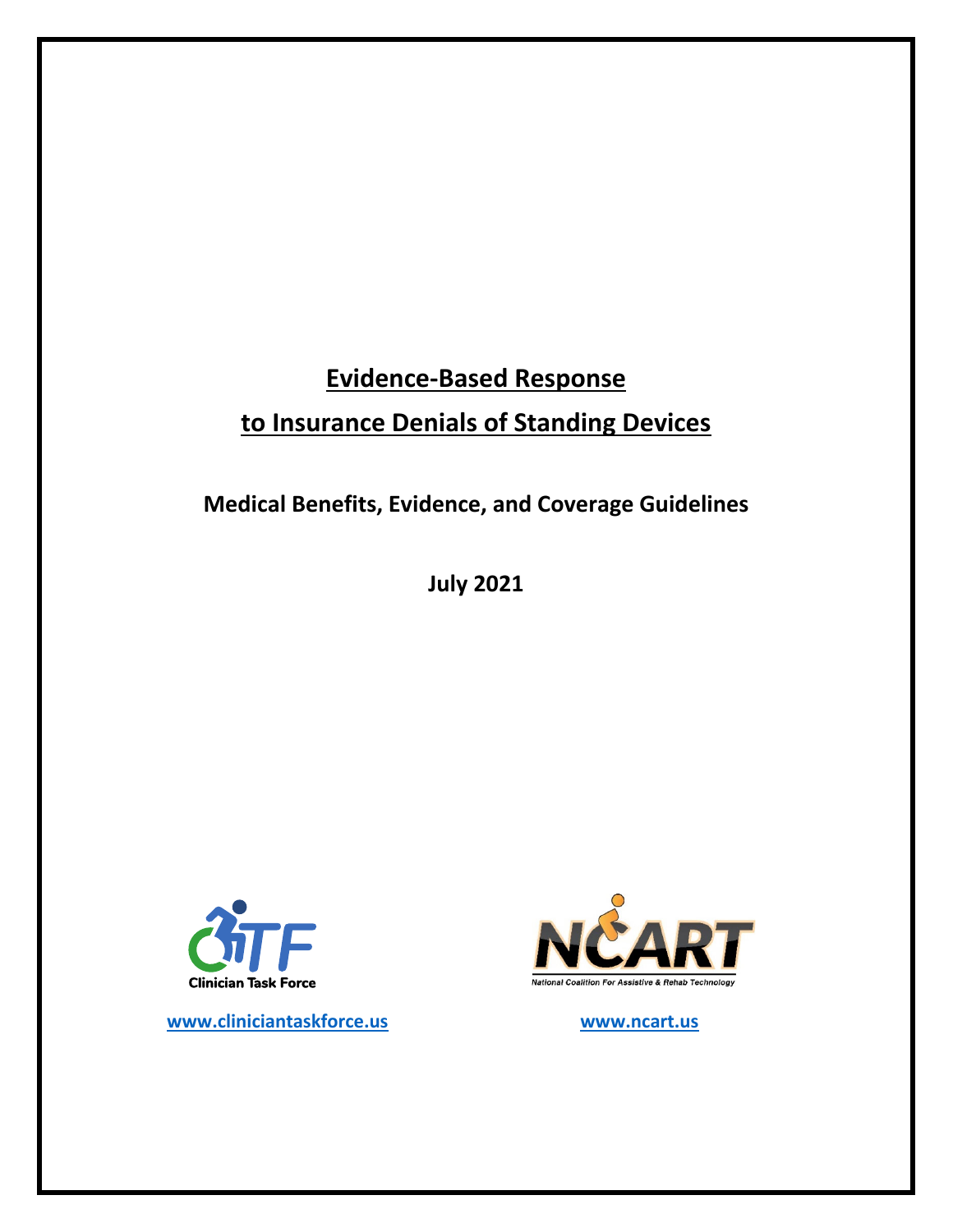#### **Evidence‐Based Response to Insurance Denials of Standing Devices**

**Medical Benefits, Evidence, and Coverage Guidelines** 

#### **Table of Contents**

- A.) Introduction
- B.) Medical Benefits of Standing
- C.) Evidence and Clinical Practice Guidelines
- D.) Types of Standing Devices and Clinical Considerations
- E.) Reductions in Health Care Costs from Standing Devices
- F.) Overview of Coverage Criteria and Guidelines
- G.) Systematic Reviews That Address Supportive Standing
- H.) Document Development Team

## **A.) Introduction**

This document was developed by the Clinician Task Force (www.cliniciantaskforce.us) and the National Coalition for Assistive and Rehab Technology (www.ncart.us) to provide helpful guidance regarding the proper coverage and funding of standing devices for children and adults. For questions or additional information contact Cara Masselink, PhD, OTRL, ATP, Executive Director, Clinician Task Force, at cara.masselink@wmich.edu, or Don Clayback, Executive Director, NCART, at dclayback@ncart.us.

Standing devices are classified within the broad category of Durable Medical Equipment (DME) and are included in a sub‐category of products called Complex Rehab Technology (CRT). CRT products consist of specialized equipment that is individually configured to meet the medical and functional needs of children and adults with mobility related limitations and disabilities. Adequate access to CRT plays a critical role in keeping health care costs down and increasing function and independence. Standing devices have a long history of prescription and use to provide important medical benefits and other positive outcomes.

When properly prescribed and utilized, standing devices play an important role in reducing medical complications, clinical interventions, and hospitalizations for certain children and adults with disabilities. The benefits of standing are not specific to a certain primary diagnosis; individuals with a mobility impairment can be appropriate to stand. Therefore a lack of access to these devices harms individuals who require this technology and will result in increased health care complications and costs.

The process for obtaining a standing device begins with clearance from a health care provider that the client can safely stand. Following medical clearance, an evaluation by a physical or occupational therapist is completed and along with a physician prescription. A letter of medical necessity describes the specific benefits expected by that client and the consequences of not providing the device.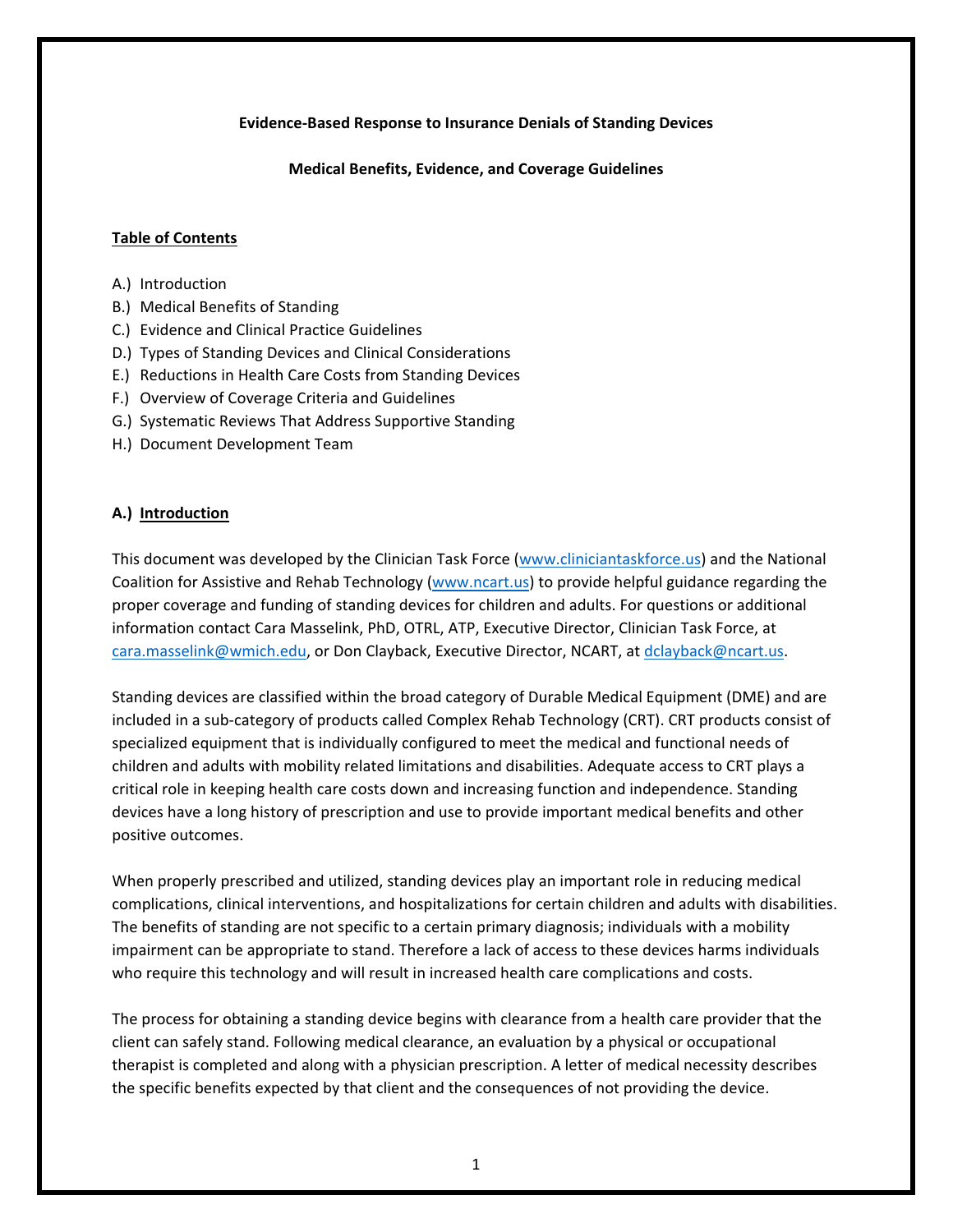Federal, state, and commercial health insurance programs must maintain appropriate coverage and funding policies to allow adequate access to this specialized equipment. This compilation of medical benefits, evidence, and coverage guidelines was developed to provide a basis for those policies.

## **B.) Medical Benefits of Standing**

A person with a disability can spend much of their life sitting or recumbent. Indisputably, sitting, for 8 or more hours per day, has a deleterious effect on health. The same is true for recumbent positions. It follows that such clients benefit from standing devices to allow for change in body position and weight‐ bearing.

For clients who are unable to stand independently, standing devices safely support them and allow access to the health benefits of standing as well as access to elements in the environment that are out‐ of-reach from the seated position. People with disabilities have a right to access the world in the same ways that their able‐bodied peers do. The following outlines the medical and functional benefits of standing devices.

Body Structure and Function:

- Prolonged sitting is associated with significant co-morbidities of multiple body systems.
- Standing devices enable weight-bearing for non-ambulatory individuals, which has important evidence‐based effects on bone and muscle.
- Weight-bearing is essential for bone development, density, and health; and reduces pathological fractures.
- Weight-bearing reduces spasticity.
- Standing provides pressure relief in populations prone to pressure injury.
- Standing leads to improvements in range of motion of the hips and lower extremities.
- Standing reduces and prevents contractures.
- A standing program supports improvements in bowel function.
- Standing increases cardiovascular and pulmonary demand and can lead to improved organ function.
- Standing can have a beneficial effect on postural adaptations that occur from prolonged bed rest or extended periods of sitting.
- Standing may reduce risk of repetitive strain injuries.

## Activity:

- Physical Activity: Standing can be considered exercise for many populations.
- Self-Care: Standing with support and use of a work surface (tray or counter) can enable tasks such as teeth brushing, putting on makeup, and hair styling (grooming) with greater freedom and effectiveness than when attempted from a sitting position.
- Hygiene: Standing can increase independence and ease when using a catheter and/or urinal.
- Eating: Standing can develop improved head, neck, and trunk control essential for safe eating and swallowing.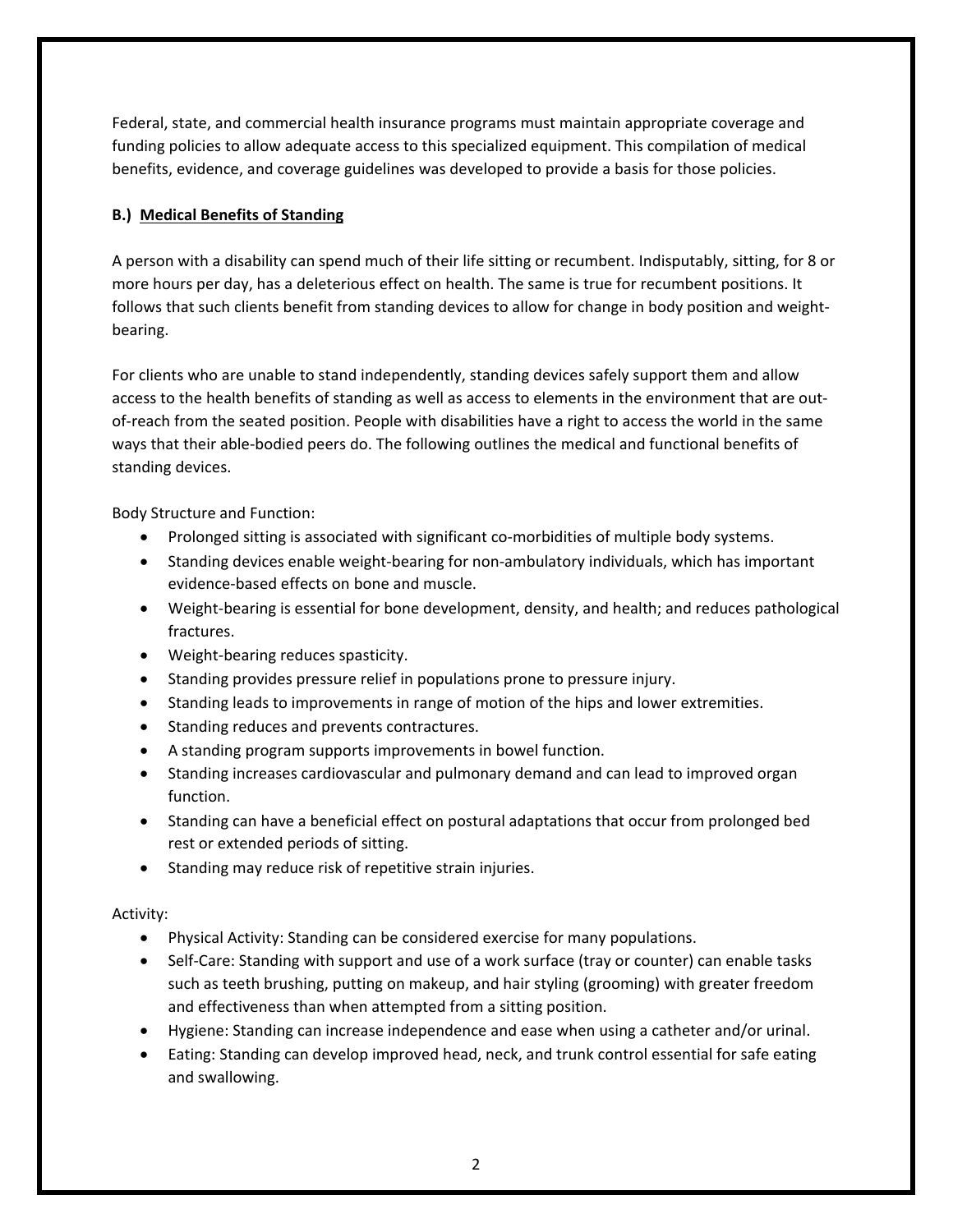Functional Mobility and Transfers: Standing can have a beneficial effect on a client's ability to transfer within the home, for example, from wheelchair to toilet, wheelchair to recliner, wheelchair to bed, and wheelchair to transfer tub bench for bathing.

Participation:

- Instrumental activities of daily living: Cooking, folding laundry, cleaning, etc. are commonly done in standing; most homes are designed with this in mind making participation more readily available to a person in the standing position.
- Group participation: Engagement in social and religious activities improves quality of life and mental health.
- Recreation and leisure: Virtual reality and electronic gaming, painting, drawing, and crafts to be done in standing.
- Improve person-to-person interaction: One aspect of participation is the ability to be physically in the same space as another person; standing allows a person with a disability and able‐bodied family members to be physically side by side at home, in school, and at work.
- Mental health functions: Standing supports self‐esteem and confidence in pediatric clients, and improves sense of self and feelings of self-efficacy in adults.

# **C.) Evidence and Clinical Practice Guidelines**

The following Clinical Practice Guidelines and references illustrate the broad spectrum of client populations that benefit from standing devices. Clinical practice guidelines are an evidence‐based framework that helps clinicians and clients make decisions that align with current best practice recommendations. Peer reviewed, published research articles are also utilized for developing and following best practice standards of medical care. Diagnoses not included in this list are still recommended to be assessed for benefits from standing device usage.

| <b>Clinical Practice Guidelines</b> |                                                                                                     |  |  |
|-------------------------------------|-----------------------------------------------------------------------------------------------------|--|--|
| $\mathbf{1}$                        | Dicianno, B. E., Morgan, A., Lieberman, J., & Rosen, L. (2016). Rehabilitation Engineering &        |  |  |
|                                     | Assistive Technology Society (RESNA) position on the application of wheelchair standing             |  |  |
|                                     | devices: 2013 current state of the literature. Assistive Technology, 28(1), 57-62.                  |  |  |
|                                     | Arva, J., Paleg, G., Lange, M., Lieberman, J., Schmeler, M., Dicianno, B., Babinec, M., & Rosen, L. |  |  |
|                                     | (2009). RESNA position on the application of wheelchair standing devices. Assistive                 |  |  |
|                                     | Technology, 21(3), 161-168.                                                                         |  |  |
|                                     | RESNA (Rehabilitation Engineering and Assistive Technology Society of North                         |  |  |
|                                     | America) contributes to the public welfare through scientific, literary, professional and           |  |  |
|                                     | educational activities by supporting the development, dissemination, and utilization of             |  |  |
|                                     | knowledge and practice of rehabilitation and assistive technology in order to achieve the           |  |  |
|                                     | highest quality of life for all citizens.                                                           |  |  |
|                                     | Recommendations:                                                                                    |  |  |
|                                     | Standing devices are medically necessary as they enable certain individuals to: improve             |  |  |
|                                     | functional reach and access to enable participation in ADLs; improve mobility and lower limb        |  |  |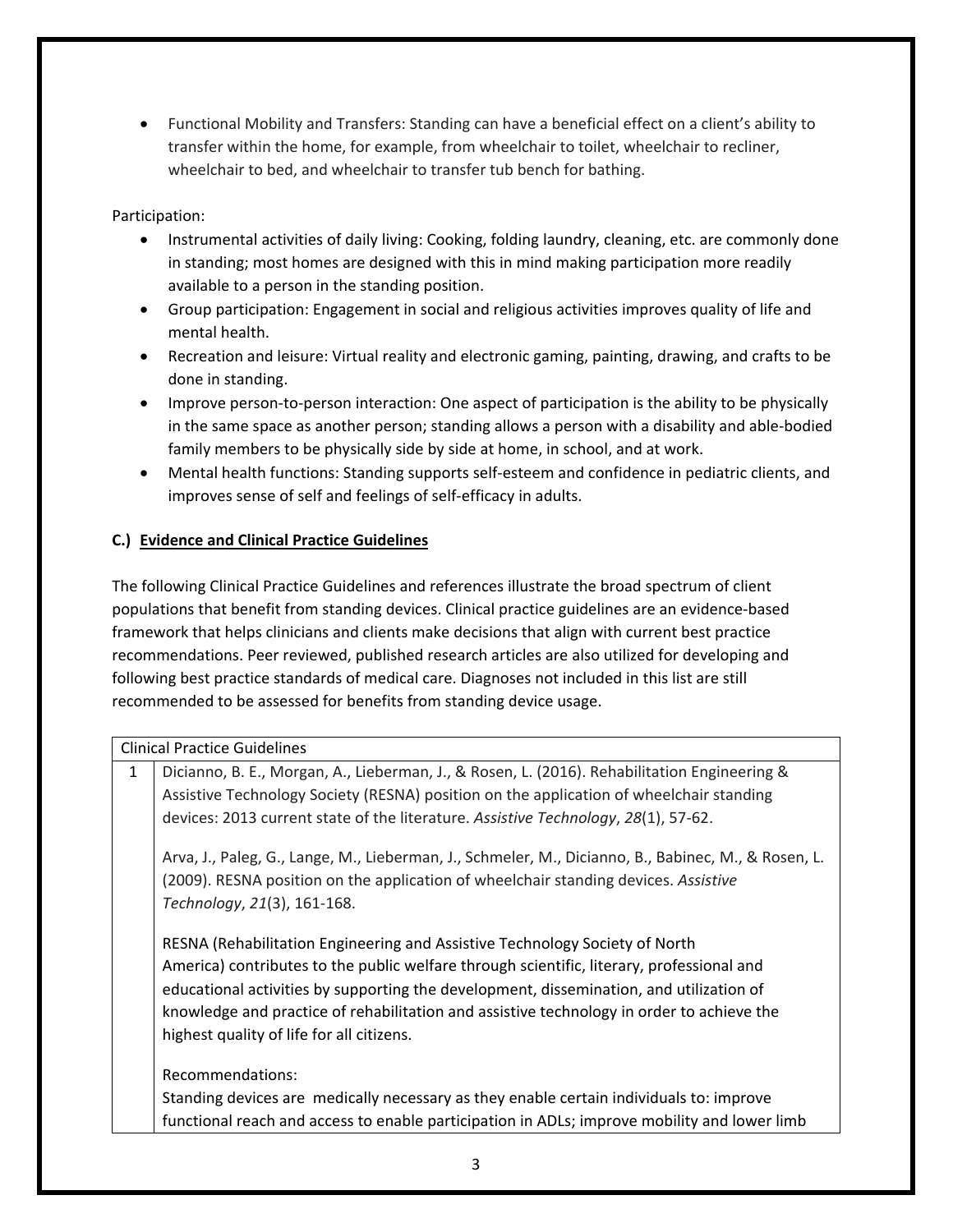|                | function in those with some preservation of lower limb strength; improve range of motion<br>(ROM) and reduce risk of contractures; promote vital organ capacity including pulmonary,<br>bowel and bladder function ; promote bone health; improve circulation; reduce abnormal<br>muscle tone and spasticity; reduce the occurrence of pressure ulcers and skeletal deformities<br>and provide numerous psychosocial and quality of life benefits. |
|----------------|----------------------------------------------------------------------------------------------------------------------------------------------------------------------------------------------------------------------------------------------------------------------------------------------------------------------------------------------------------------------------------------------------------------------------------------------------|
| $\overline{2}$ | American Academy of Cerebral Palsy and Developmental Medicine Care Pathways.<br>https://www.aacpdm.org/publications/care-pathways                                                                                                                                                                                                                                                                                                                  |
|                | Paleg, G., Livingstone, R., Rodby-Bousquet, E., Story, M., & Maitre, N. L. (2021, March 29). Care<br>Pathway for Therapeutic Interventions for Central Hypotonia (ages 0-6 years) [Care Pathway].<br>American Academy of Cerebral Palsy and Developmental Medicine.<br>https://www.aacpdm.org/publications/care-pathways/central-hypotonia                                                                                                         |
|                | Fehlings, D., Switzer, L., Stevenson, R., Gaebler-Spira, D., Dalziel, B., & Ozel, S. (2019, November<br>8). Osteoporosis in Cerebral Palsy [Care Pathway]. American Academy of Cerebral Palsy and<br>Developmental Medicine. https://www.aacpdm.org/publications/care-pathways/osteoporosis                                                                                                                                                        |
|                | Recommendations:<br>Central Hypotonia: A therapeutic recommendation, adaptive equipment use may increase<br>activity and participation: e.g. adaptive seating; compression garments, walker/gait trainer;<br>stander; and power mobility devices. Additionally, postural management programs facilitate<br>age-appropriate activity and participation in natural routines (i.e. activities in lying, supported<br>sitting, standing).              |
|                | Osteoporosis: One of three prevention strategies recommended, bearing weight increases bone<br>mineral density. Recommend organizing a physiotherapy consult to develop a weight-bearing<br>program (e.g. use of a standing frame).                                                                                                                                                                                                                |
| 3              | Mercuri, E., Finkel, R. S., Muntoni, F. (2018). Diagnosis and management of spinal muscular<br>atrophy: Part 1: Recommendations for diagnosis, rehabilitation, orthopedic and nutritional care.<br>Neuromuscular Disorders, 28(2), 103-115. doi: 10.1016/j.nmd.2017.11.005                                                                                                                                                                         |
|                | Recommendations:<br>For those with SMA the main objective for rehabilitation in those using wheelchairs/sitters are<br>to prevent contractures, scoliosis and maintain, restore function and mobility. This includes the<br>use of orthoses and splints, active-assistive and passive techniques, supported<br>supine/standing/standing frames and serial casting. Supported standing should be up to 60                                           |
| 4              | minutes and minimal frequency is 3-5 times/week, optimal 5-7 times/week.<br>National Institute for Health Care and Excellence (2017, January 25). Cerebral Palsy in under                                                                                                                                                                                                                                                                          |
|                | 25s: Assessment and Management Cerebral Palsy in under 25s [NICE guideline NG62].<br>http://www.nice.org.uk/guidance/ng62/                                                                                                                                                                                                                                                                                                                         |
|                | Recommendations:<br>Standing devices could be considered cost effective for purposes other than solely to increase<br>Bone Mineral Density (BMD).                                                                                                                                                                                                                                                                                                  |
| 5              | Spinal Cord Injury Centre Physiotherapy Lead Clinicians United Kingdom and Ireland (2013,<br>April). Clinical Guideline for Standing Adults Following Spinal Cord Injury [Clinical Practice                                                                                                                                                                                                                                                        |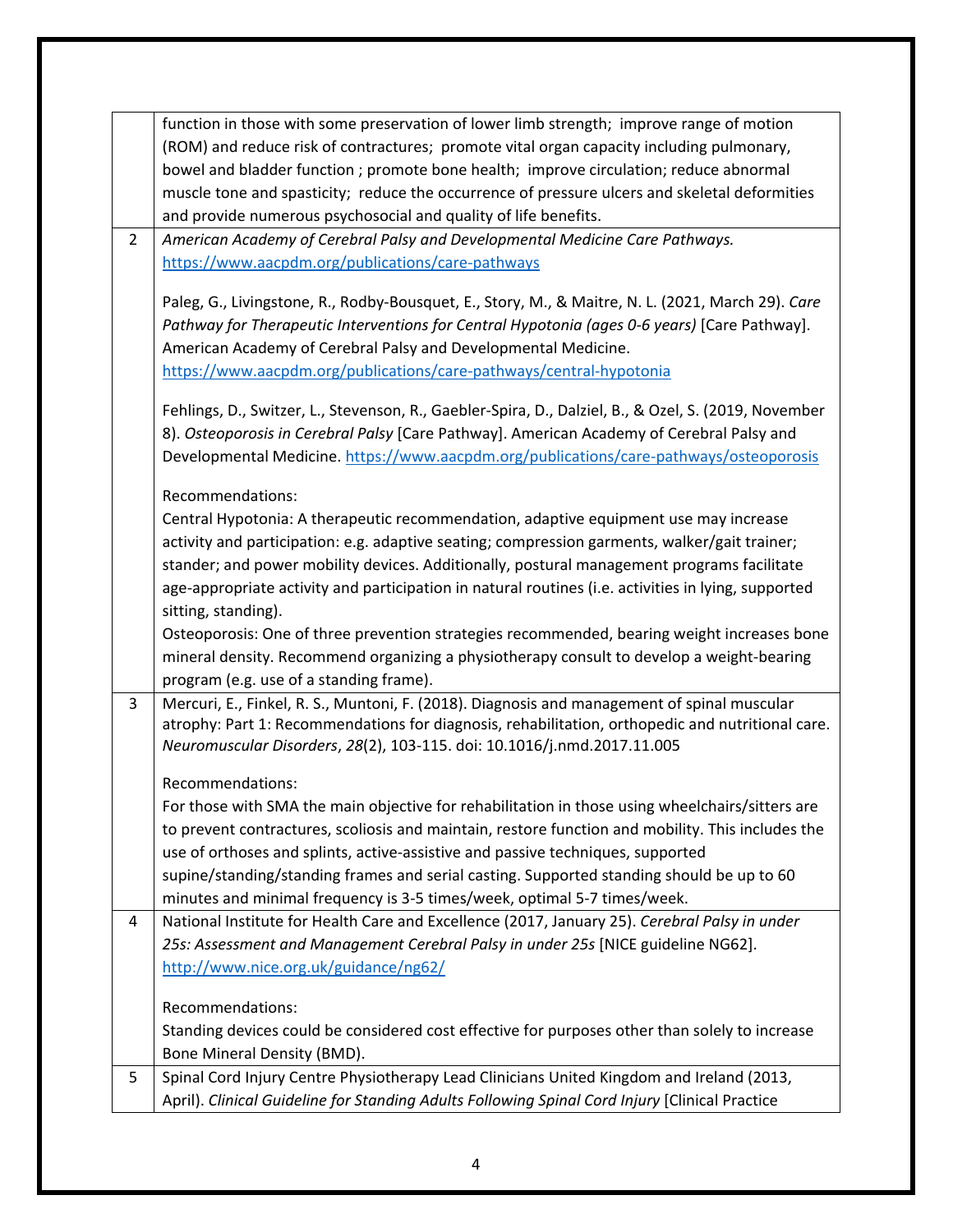|                | Standing-Adults-Following-Spinal-Cord-Injury.pdf                                                                                                                                                                                                                                                                                                                                                                                                                                                                                                                        |
|----------------|-------------------------------------------------------------------------------------------------------------------------------------------------------------------------------------------------------------------------------------------------------------------------------------------------------------------------------------------------------------------------------------------------------------------------------------------------------------------------------------------------------------------------------------------------------------------------|
|                | Recommendations:<br>Individuals should be assessed for standing as soon as physiologically stable and it is practically<br>possible following SCI.                                                                                                                                                                                                                                                                                                                                                                                                                      |
|                | Standing should take place three or more times a week and should take place for thirty to sixty<br>minutes each time.                                                                                                                                                                                                                                                                                                                                                                                                                                                   |
| 6              | Consortium for Spinal Cord Medicine (2014). Pressure Ulcer Prevention and Treatment<br>Following Injury: A clinical practice guideline for health-care providers (2 <sup>nd</sup> ed.) [Clinical Practice<br>Guideline]. https://www.mascip.co.uk/wp-content/uploads/2015/05/CPG Pressure-Ulcer.pdf                                                                                                                                                                                                                                                                     |
|                | Consortium for Spinal Cord Medicine (2001). Pressure Ulcer Prevention and Treatment<br>Following Spinal Cord Injury: A Clinical Practice Guideline for Health-Care Professionals [Clinical<br>Practice Guideline]. Journal of Spinal Cord Medicine, 24(Suppl. 1), S40-101.<br>doi: 10.1080/10790268.2001.11753592                                                                                                                                                                                                                                                       |
|                | Recommendations:                                                                                                                                                                                                                                                                                                                                                                                                                                                                                                                                                        |
|                | Use a seating system that redistributes pressure, minimizes shear, provides comfort and<br>stability, reduces heat and moisture, and enhances functional activity does not only apply to<br>wheelchairs. The concept should apply to any prescribed orthosis, exoskeletal device, or<br>standing device. Wheelchairs and seating systems should allow that individual to redistribute<br>pressure sufficiently to prevent the development of pressure ulcers. Specifically: Use standing<br>wheelchairs to remobilize individuals with existing pelvic pressure ulcers. |
| $\overline{7}$ | (n.d.). Report of the Recommendations: Motor Disorders Assessment And Intervention For Young                                                                                                                                                                                                                                                                                                                                                                                                                                                                            |
|                | Children (Age 0-3 Years) [Clinical Practice Guideline]. Sponsored by the New York State                                                                                                                                                                                                                                                                                                                                                                                                                                                                                 |
|                | Department of Health, Division of Family Health, Bureau of Early Intervention.                                                                                                                                                                                                                                                                                                                                                                                                                                                                                          |
|                | https://www.health.ny.gov/community/infants children/early intervention/docs/guidelines m                                                                                                                                                                                                                                                                                                                                                                                                                                                                               |
|                | otor_disorders_assessment_and_intervention.pdf                                                                                                                                                                                                                                                                                                                                                                                                                                                                                                                          |
|                | Recommendations:                                                                                                                                                                                                                                                                                                                                                                                                                                                                                                                                                        |
|                | Adaptive positioning devices, including adaptive seating and adaptive standing devices be<br>considered for children who lack postural stability or have atypical muscle tone affecting                                                                                                                                                                                                                                                                                                                                                                                 |
|                | postural control and alignment. Examples of devices that may be beneficial for children who                                                                                                                                                                                                                                                                                                                                                                                                                                                                             |
|                | have a motor disorder include the following: Adapted positioning and specialized seats (such as<br>adapted strollers, seat inserts, or prone standers) for a child who lacks postural stability and has<br>atypical muscle tone affecting the acquisition of developmentally appropriate motor skills.                                                                                                                                                                                                                                                                  |
| 8              | National Pressure Ulcer Advisory Panel, European Pressure Ulcer Advisory Panel and Pan Pacific<br>Pressure Injury Alliance (2014). Prevention and Treatment of Pressure Ulcers: Quick Reference<br>Guide. Emily Haesler (Ed.). Cambridge Media: Osborne Park, Australia; 2014.<br>https://www.epuap.org/wp-content/uploads/2016/10/quick-reference-guide-digital-npuap-<br>epuap-pppia-jan2016.pdf                                                                                                                                                                      |
|                | Recommendations:<br>Reposition all individuals at risk of, or with existing pressure ulcers, unless contra-indicated.                                                                                                                                                                                                                                                                                                                                                                                                                                                   |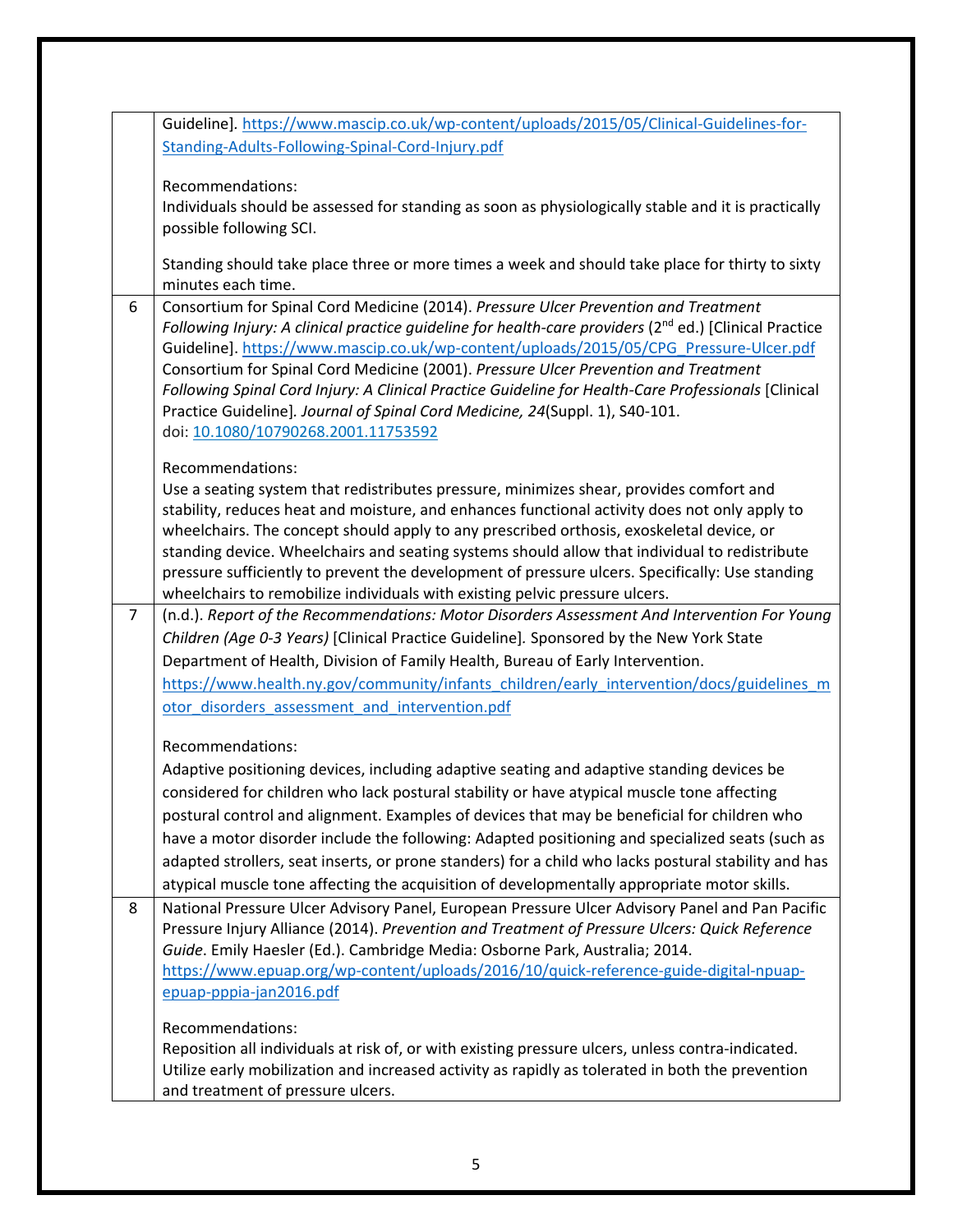## **D.) Types of Standing Devices and Clinical Considerations**

There are a variety of types of standing devices and they are billed under certain Health Care Product Coding System (HCPCS) codes. The following identifies those HCPCS codes and the respective clinical considerations.

HCPCS Code E0637‐ Sit‐to‐Stand System, w/ Seat Lift‐ Combination Sit‐to‐Stand system, any size including pediatric, with seat lift feature, with or without wheels. Seats may be stationary or swiveling, solid or sling style. The lift is typically a manual hydraulic or gas cylinder, and may have a power lift option. A standing frame coded under E0637 begins with the user in a seated position, which may allow for independent transfers into the device. Sit to stand devices allow the user to transition between sitting and standing without having to be lifted or transferred out of the device. This enables the user to stand in frequent small bursts throughout the day, which is important for bone mineral density, and skin integrity (pressure relief). E0637 devices provide a safe and supportive transition to standing by providing a slow transition to standing to stretch tight muscles. It is designed to accommodate joint contractures by allowing clients to stand at any degree of knee or hip flexion. It has additional components for corrective or therapeutic positioning.

Clinical considerations for E0637‐ transitions the client between sitting and standing, potentially allowing more frequent use; may allow independent transfer into the device; also, may allow for independent operation of the device.

HCPCS Code E0638‐ Standing Frame System**‐** Standing Frame/Table system, one position (e.g. upright, supine, or prone stander), any size including pediatric, with or without wheels. A standing frame system coded under E0638 is usually a non‐powered, single‐position (Prone, or Supine, or Upright) standing device. It may be a table style support or an upright podium or frame. The primary purpose is to reorient an individual to an upright position or sustain a weight bearing position. E0638 devices are simple pieces of equipment and designed only to help support the person securely in a standing posture. It utilizes only one position and may have difficulty being adapted or adjusted for an individual with significant joint contractures. It has additional components available for corrective or therapeutic positioning. It typically does not have a lift mechanism that the user can access independently to assist with transitioning to standing.

Clinical considerations for E0638‐

- 1.) Prone (E0638)‐ standing while positioned in prone (on stomach/anterior surface of body); facilitates extension; may help work on head control.
- 2.) Supine (E0638)- standing in a supine position (on back/posterior surface of the body); provides a flat surface to transfer onto; may be ideal for clients with poor head control.
- 3.) Upright (E0638)‐ provides support to maintain upright position when placed in this position by some other means; usually used when a client has good trunk and head control requiring minimal support.

HCPCS Code E0641‐ Standing Frame System, Multi‐position**‐** Standing Frame/Table system, multi‐ position (e.g. three‐way stander), any size including pediatric, with or without wheels. A multi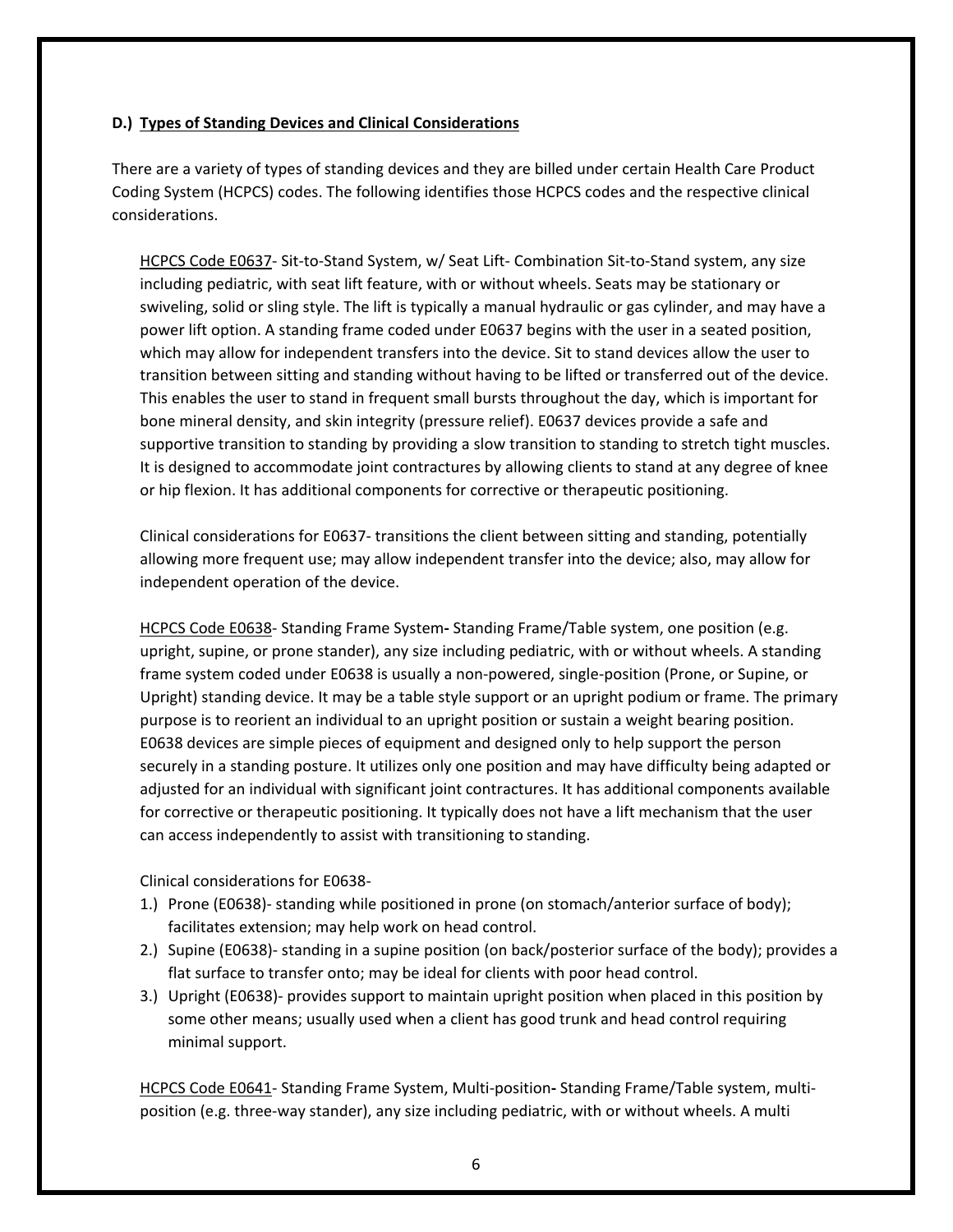position standing frame, E0641, is a standing device that may have the capability to add or remove parts to allow the user to be positioned in either a prone position or a supine position. The primary purpose of the E0641 is to transition a user to a vertical, weight‐bearing position over time as well as giving options for either prone or supine standing for clients whose needs are expected to change (degenerative conditions, fluctuating conditions, etc.). It has additional components available for corrective or therapeutic positioning. It typically does not have a lift mechanism that the user can access independently to assist with transitioning to standing.

Clinical considerations for EO641‐ having the capability to be utilized in any one of these three positions: prone, supine, or upright; used with clients whose needs are expected to change; may allow for independent operation of the device.

HCPCS Code E0642‐ Standing Frame System, Mobile**‐** Standing Frame/Table system, mobile (dynamic stander), any size including pediatric. A Mobile or Dynamic Standing system**,** E0642 is a standing device that allows the user to be positioned in upright, sit to stand, slightly prone, or slightly supine position depending on device, then independently move the standing device. Independent manual propulsion is accomplished by means of large wheels or drive wheels. Standing mobility provides greater independence, functional performance and opportunity for exploration and interaction with peers. It has additional components available for corrective or therapeutic positioning.

Clinical considerations for E0642‐

- 1.) Prone (E0642)‐ standing while positioned in prone (on stomach/anterior surface of body); facilitates extension; may help develop head control. Some medical procedures (e.g. feeding tube, internal pump) may preclude prone positioning.
- 2.) Supine (E0642)‐ standing in a supine position (on back/posterior surface of the body); provides a flat surface to transfer onto; may be ideal for clients with poor head control. May be preferred my clients with tracheostomies and other medical items (like implanted pumps)
- 3.) Upright (E0642)‐ provides support to maintain upright position when placed in this position by some other means; usually used when a client has good trunk and head control requiring minimal support. May be very difficult for transfers.
- 4.) Sit-To-Stand (E0642)- transitions the client between sitting and standing, potentially allowing more frequent use; may allow independent transfer into the device; also, may allow for independent operation of the device. May not allow for full hip/knee straightening if one joint is contracted.
- 5.) Multi-position (E0642)- having the capability to be utilized in any one of these three positions: prone, supine, or upright; used with clients whose needs are expected to change; may allow for independent operation of the device.

HCPCS Code E2230- Manual Wheelchair Accessory, Manual Standing System- A standing feature, which is part of a manual wheelchair base (accessory), that brings the user to an upright weightbearing angle to their tolerance. The standing position is typically achieved through a sit to stand sequence. The wheelchair standing feature allows individuals to independently stand frequently, as part of their daily routine, without transferring into a separate device. This is important for bone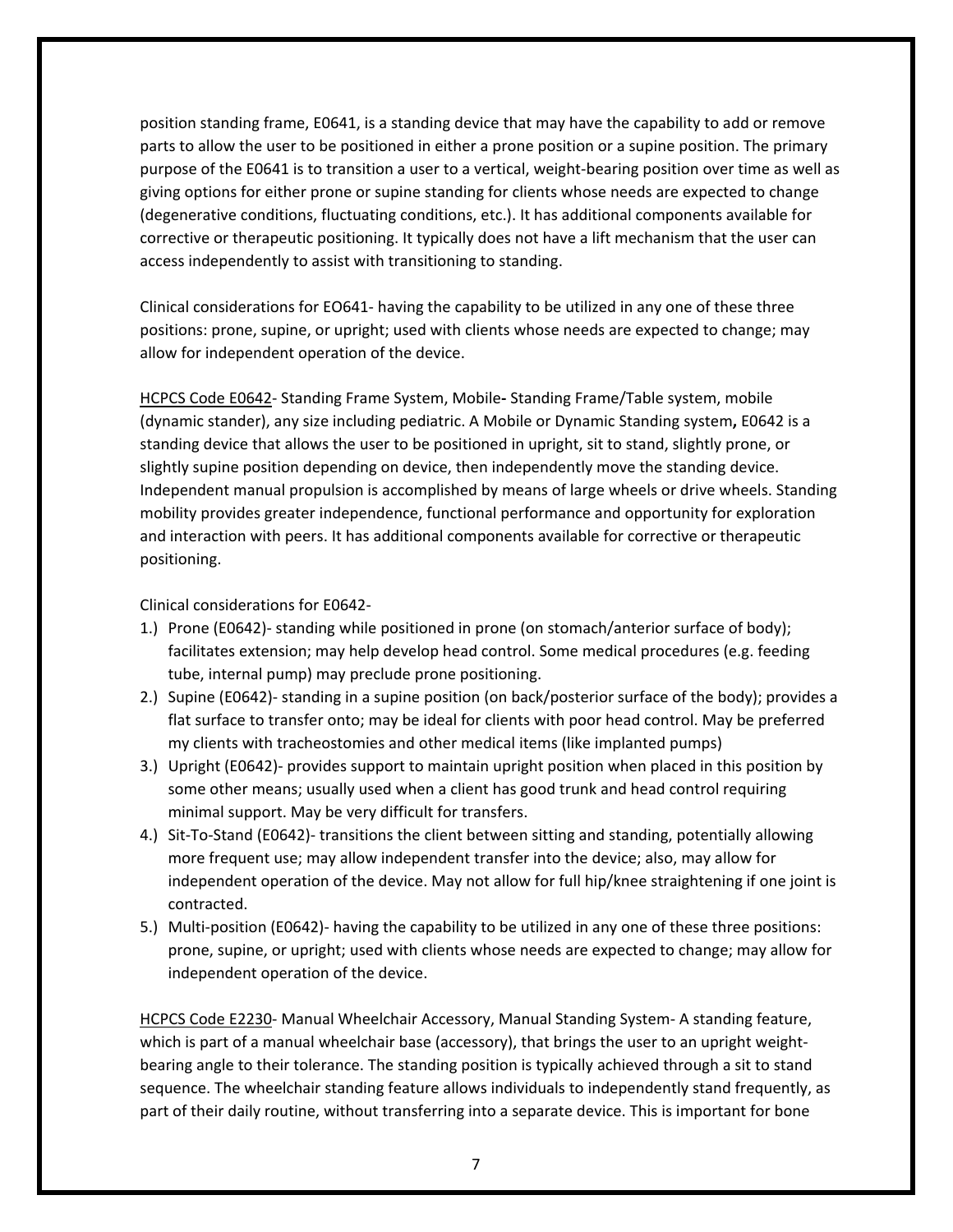mineral density, skin integrity (pressure relief), and energy conservation. Standing integrated into the manual wheelchair base may also allow the user to be more independent with functional activities of daily living.

Clinical consideration for E2230‐ transitions the client between sitting and standing, potentially allowing more frequent use; may allow independent transfer into the device; also, may allow for independent operation of the device.

HCPCS Code E2301‐ Power Wheelchair Accessory, Power Standing System**‐** A standing feature, which is part of a power wheelchair base (accessory), that brings the user to an upright weightbearing angle to their tolerance. The standing position can be achieved through various options including sit to stand, supine standing, a customized sequence, or a combination of sequences. The wheelchair standing feature allows individuals to independently stand frequently, as part of their daily routine, without transferring into a separate device, especially if assistance is needed for transfers and that assistance is not readily available. This is important for bone mineral density, skin integrity (pressure relief) and energy conservation. Standing integrated into the power wheelchair base may also allow users to be more independent with functional activities of daily living in a variety of environments because the standing feature is always with them.

Clinical considerations for E2301‐ transitions the client between sitting and standing, potentially allowing more frequent use; may allow independent transfer into the device; also, may allow for independent operation of the device.

HCPCS Code E1399‐ Durable Medical Equipment, Miscellaneous‐ This code is used for all standing device accessories/components needed for support, alignment, and safety which are not included in the base configuration of the system.

#### **E.) Reductions in Health Care Costs from Standing Devices**

The cost of a complex fully supportive standing frame can range from \$5,000 to \$9,500. Despite the expense, it is an economical and preventative intervention when considering the benefits it provides as an alternative to more costly interventions. The following reviews the types of medical interventions and treatments that can be avoided or minimized through the use of standing devices.

In-person therapy- After prescription and training by an appropriately trained rehab professional, a standing frame is able to be used in the home to provide intervention that would otherwise cost upwards of \$80 per hour for physical or occupational therapy. Typically, a standing frame is expected to be used between 3 to 10 hours per week. Therapeutic intervention for just 3 hours a week would cost \$240, which over 50 weeks equates to \$12,000 in the first year alone. Because of growth built into the equipment, children can often use the same standing device for as long as 5 years. Adults who do not have a change of medical condition can often use theirs for 7 or more years. Over 7 years, that would equate to over \$84,000 worth of intervention.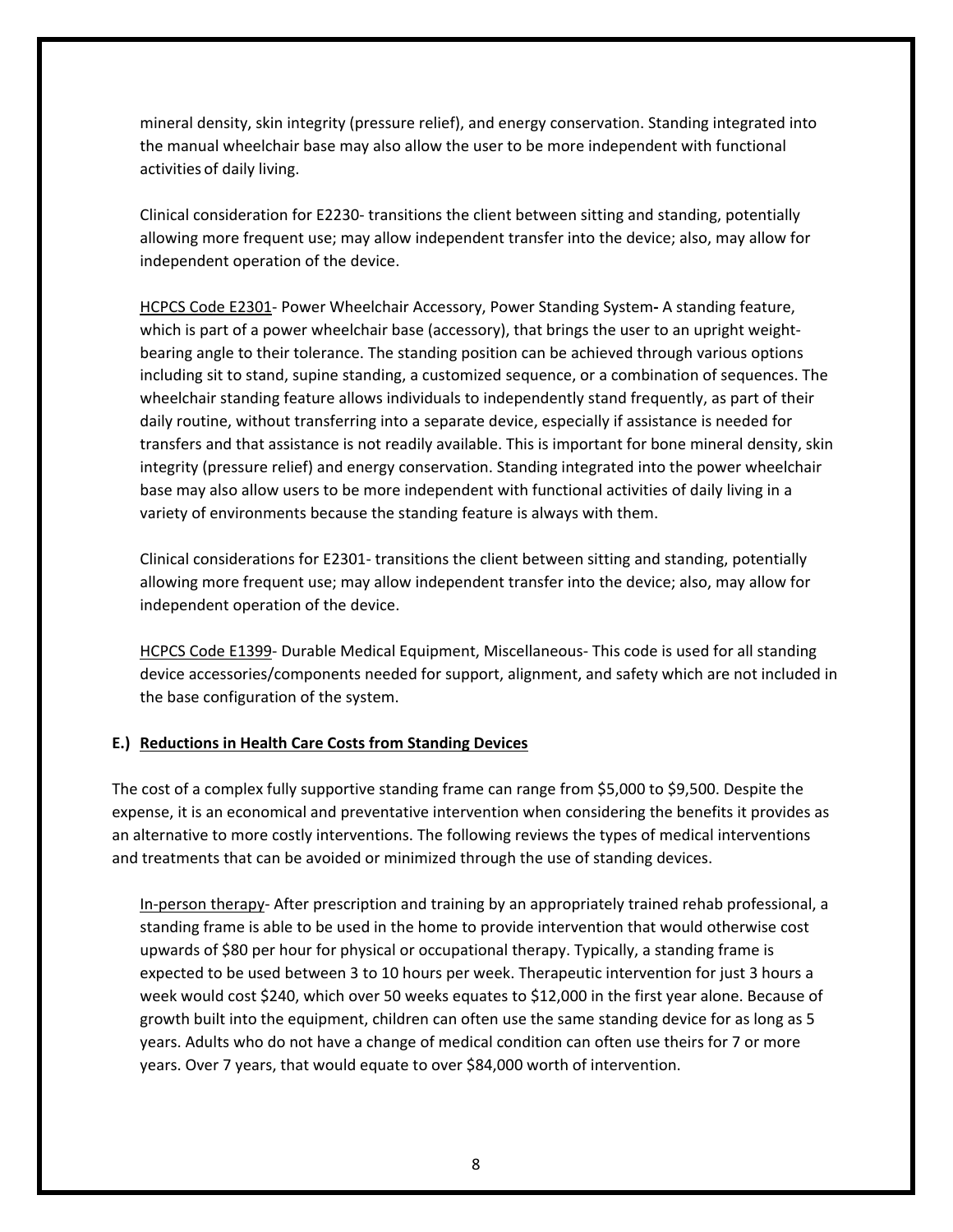Spinal fusion surgery can be required for clients who have developed body shape complications such as scoliosis caused by asymmetrical positions over time. Standing devices are an important part of a 24-hour plan of care that protects the skeletal integrity of people who cannot achieve symmetrical body positions on their own. Since a single client's spinal fusion surgery can cost \$100,000 including post-operative hospital stay, even a modest reduction in the number of such surgeries required represents significant cost savings for the health care system.

Surgical hamstring tendon releases are sometimes required for clients who spend much of their time sitting in order to regain ability to transfer independently, or progress to supported walking. These body structures can be lengthened non‐surgically by daily positioning that includes regular significant time spent in standing. Many wheelchair users cannot stand functionally with knees straight without support for the time needed to gain these benefits. Hamstring release surgery can cost upwards of \$10,000 (excluding rehabilitation costs) and includes significant disruption and recovery for the client and their family. Again, even a modest reduction in the number of these surgeries required each year brings significant cost savings for the health care system.

Total Hip Arthroplasty surgery can be required to repair poorly formed hips which are causing pain and reduction in function for clients. The formation of the deep stable hip socket desired is a result of sustained standing during development. Bone density is known to be related to weightbearing, so it can be expected that without weightbearing, the hips of adults can become more fragile than their weightbearing peers. Surgery to repair a broken hip, or to complete a Total Hip Arthroplasty (THA) can easily exceed \$20,000. If surgery is required by a person with other medical complications, they may need to recover in the ICU at an additional cost of up to \$10,000 per day.

Botox injections for the lower extremity muscles have been widely accepted as a safe and effective intervention to control lower limb spasticity in children and adults. It has shown to have a significant effect in tone and spasticity reduction, however the injections must be regularly completed and have a cost of \$2,500 to \$3,000 for each injection site. If a person were to receive injections every 12 to 15 weeks as commonly recommended the cost would equal or exceed \$12,000 per year.

Complex Wheelchair modifications- Clients who experience a loss of range of motion in their hamstrings become less able to achieve a neutral sitting position, where a level pelvis provides a base of support for the head and trunk to be aligned over the pelvis and the lower extremities comfortably flexed at the hip, knees, and ankles. These clients can require expensive custom modifications in order to continue to use their wheelchairs and seating systems. A custom contoured seat or back cushion can easily cost \$5,000 or more. Custom foot supports and foot boxes can also be required, and in severe cases, full custom seating systems are needed. This can be a preventable expense for those clients who are medically and functionally able to stand with support.

Considering the above factors, the cost of a standing frame, when compared to other interventions often utilized in combination with each other, can be covered as an economical, preventative, and conservative therapeutic intervention and translate to significant savings to the health care system.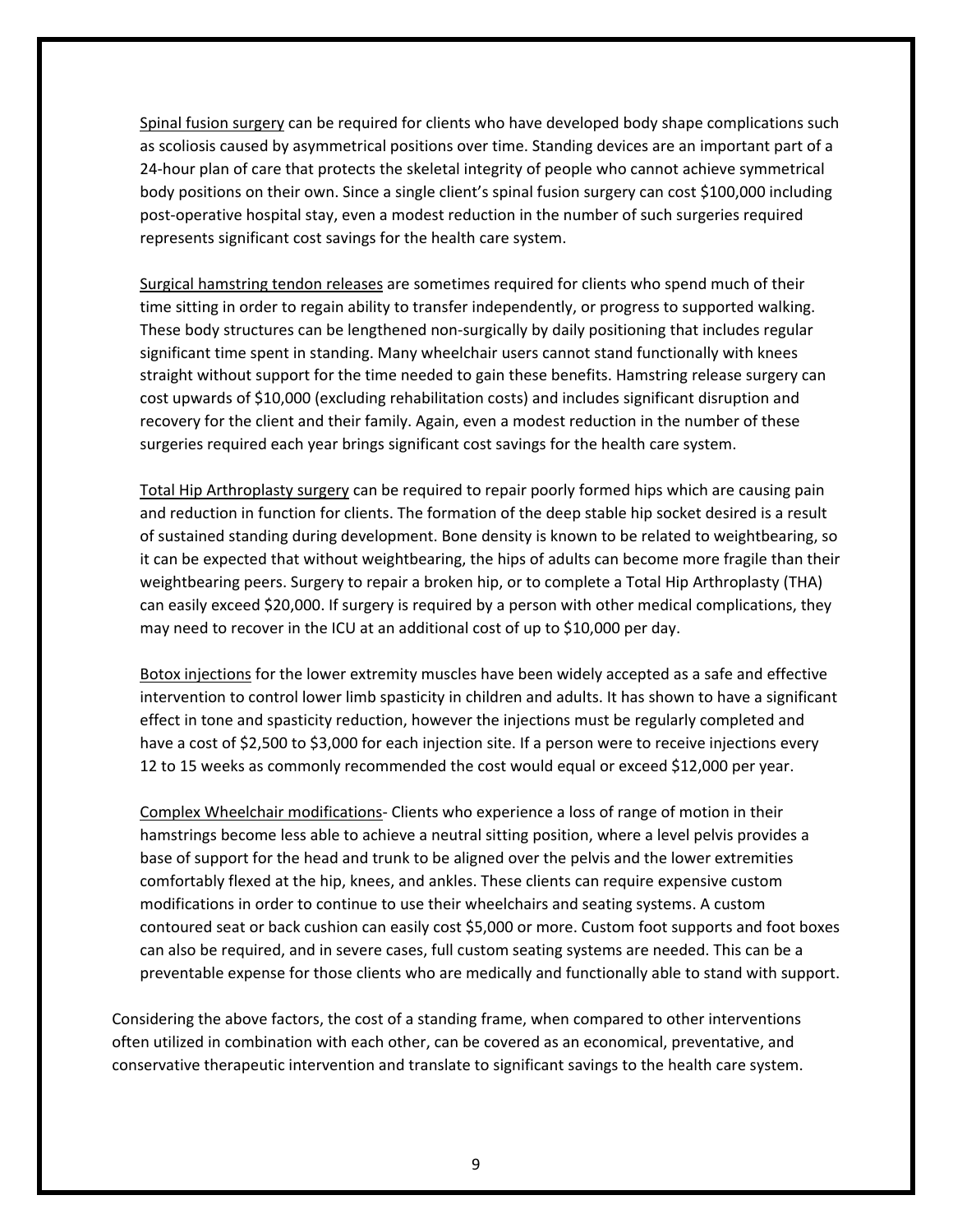## **F.) Overview of Coverage Criteria and Guidelines**

The following criteria should be included in a written coverage policy for standing devices:

- 1.) Client has been deemed medically safe for standing- Based on physical assessment, or on a recent history of successful standing program, the client's physician has cleared them for supported standing. Any restrictions or precautions the client may have must be accommodated by the selected equipment.
- 2.) Client limitations in body functions and structures are accommodated by the selected equipment‐ The following are examples of clinical considerations that may be present: If the client has existing range of motion limitations, equipment must be selected that matches those limits. If a client is at risk of orthostatic hypotension, equipment should be able to be quickly and easily moved into a supine position. If the client has impaired head/ trunk control, the equipment should provide necessary support. If the client can only transfer within limited parameters, the equipment should be able to accommodate those parameters.
- 3.) Client and clinician have medical and functional goals that require the use of a supportive standing frame‐ Client should have a functional plan for where and how the standing frame will be used. Clinical goals, to which the client has agreed, should address the client's impairments of range of motion, spasticity, pain, bowel/bladder function, respiration and/ or circulation. With successful use of supported standing, the client will be able to demonstrate progress toward these goals.

It is suggested that the clinical team consider different types and components of standing devices before achieving a final recommendation on which individually configured device is most appropriate for the client. This process should allow clinician observation of the client using the standing device.

The process for obtaining a standing device begins with an evaluation by a physical or occupational therapist. There are many different formats that a physical or occupational therapist can use for evaluation; however, there are common areas that must be addressed. The evaluation and prescription processes must be documented, so that it is clear to the reviewer the entire process that was followed.

The evaluation process and related documentation should include:

- Date of birth, weight, and height
- Discussion of goals of the client/caregiver for the standing device
- Summary of diagnoses, onset of the diagnoses and relevant co-morbid conditions
- Client impairments: limitations in body function and structure, such as:
	- $\circ$  Lower extremity range of motion and postural deviations that would affect the types of the supports to obtain and maintain a standing position
	- o Strength measures, where applicable
	- o The presence of spasticity
	- o The presence or history of pressure injuries
- Functional skills, such as ability to transfer
- Activity of Daily living status
- Discussion of how and where the stander will be used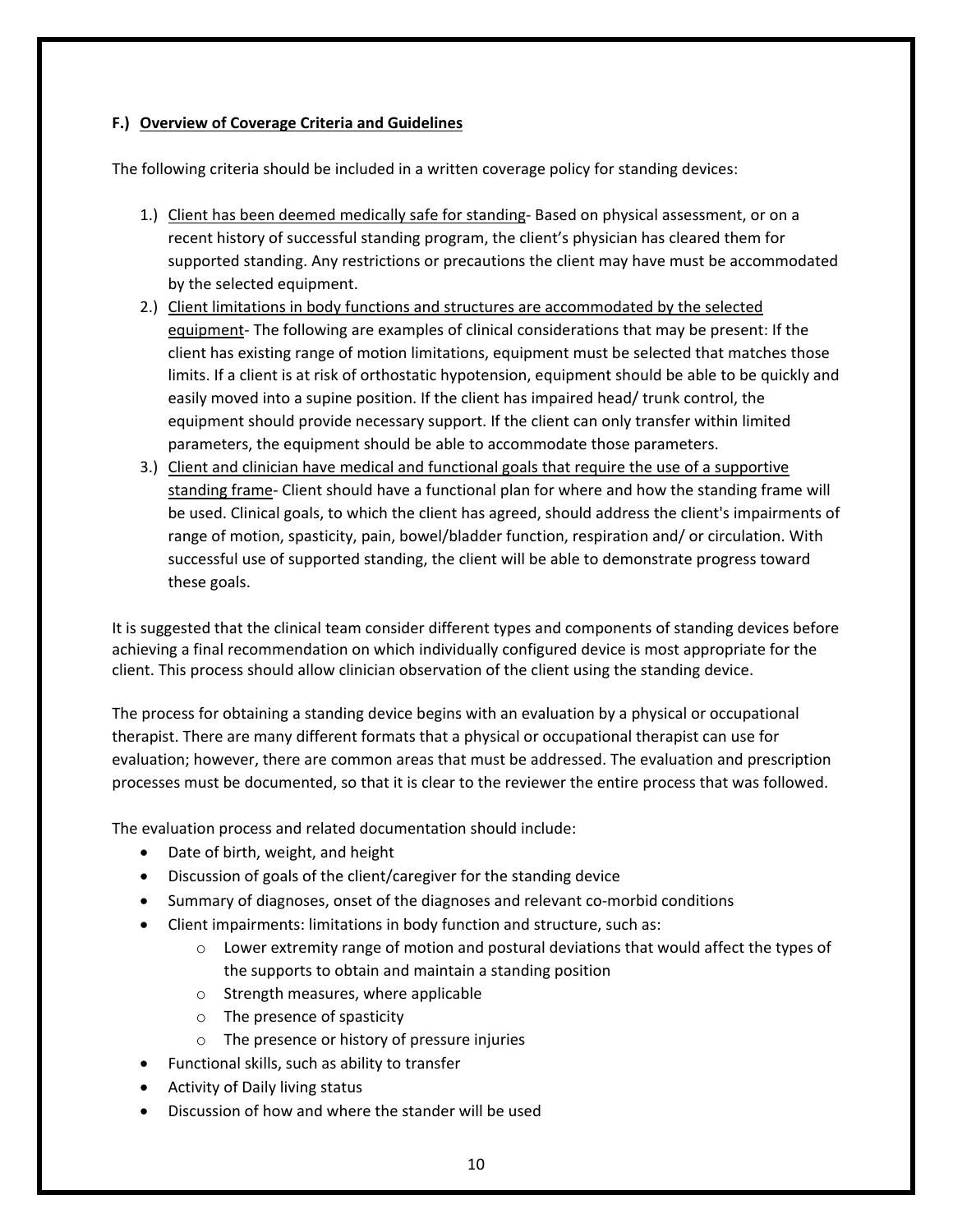The clinician observation and prescription process should include:

- This involves the client/caregiver, therapist, and the CRT Supplier. The manufacturer's representative is involved as needed. Based on the results of the clinician observation(s), a device is selected.
- This can take place at the client's home, at the therapist's office/clinic, at the client's school, or any other physical setting that enables the client to be physically placed in the stander for observation by the therapist.
- The prescription documentation should include:
	- $\circ$  Documentation of other devices considered, and why they were not appropriate for the client.
	- o Justification of the model (type, please see below for overview of clinical considerations) of device being recommended. In addition to justification of the type of stander, each component chosen must be justified as well. The therapist relates all of this to the findings of the client's evaluation.
	- $\circ$  Statement that the client/caregiver demonstrated the ability to safely use the device.
	- o Outline of the therapist's prescribed standing program recommendations.

This document is then signed by the evaluating therapist as well as the physician.

The following are existing policies from various funding sources that can be used as references:

- 1.) https://www.mass.gov/files/documents/2019/12/13/mg-standers.pdf
- 2.) https://www.dhs.state.mn.us/main/idcplg?IdcService=GET\_DYNAMIC\_CONVERSION&RevisionS electionMethod=LatestReleased&dDocName=DHS16\_141946
- 3.) https://www.preferredone.com/SharedMP/MedicalPolicyActive/dme.pdf
- 4.) https://www.forwardhealth.wi.gov/kw/pdf/2018‐14.pdf
- 5.) https://www.colorado.gov/pacific/sites/default/files/Wheelchair.pdf

# **G.) Systematic Reviews That Address Supportive Standing**

The following references are provided as additional evidence describing the benefits of standing devices.

|               | Novack, I., Morgan, C., Fahey, M., Finch-Edmonson, M., Galea, C., Hines, A., Langdon, K., Mc         |
|---------------|------------------------------------------------------------------------------------------------------|
|               | Namara, M., Paton, M. C., Popat, H., Shore, B., Khamis, A., Stanton, E., Finemore, O. P., Tricks,    |
|               | A., Te Velde, A., Dark, L., Morton, N., & Badawi, N. (2020). State of the Evidence Traffic Lights    |
|               | 2019: Systematic review of interventions for preventing and treating children with Cerebral          |
|               | Palsy. Current Neurology and Neuroscience Reports, 20(2). doi: 10.1007/s11910-020-1022-z             |
| $\mathcal{L}$ | Etoom, M., Khraiwesh, Y., Lena, F., Hawamdeh, M., Hawamdeh, Z., Centonze, D., & Foti, C.             |
|               | (2018). Effectiveness of Physiotherapy Interventions on Spasticity in People With Multiple           |
|               | Sclerosis: A Systematic Review and Meta-Analysis. American Journal of Physical Medicine and          |
|               | Rehabilitation, 97(11), 793-807. doi: 10.1097/PHM.0000000000000970                                   |
| 3             | Meyling, C. G., Ketelaar, M., Kuijper, M. A., Voorman, J., Buizer, A. I. (2018). Effects of Postural |
|               | Management on Hip Migration in Children With Cerebral Palsy: A systematic review. Pediatric          |
|               | Physical Therapy, 30(2), 82-91. doi: 10.1097/PEP.0000000000000488.                                   |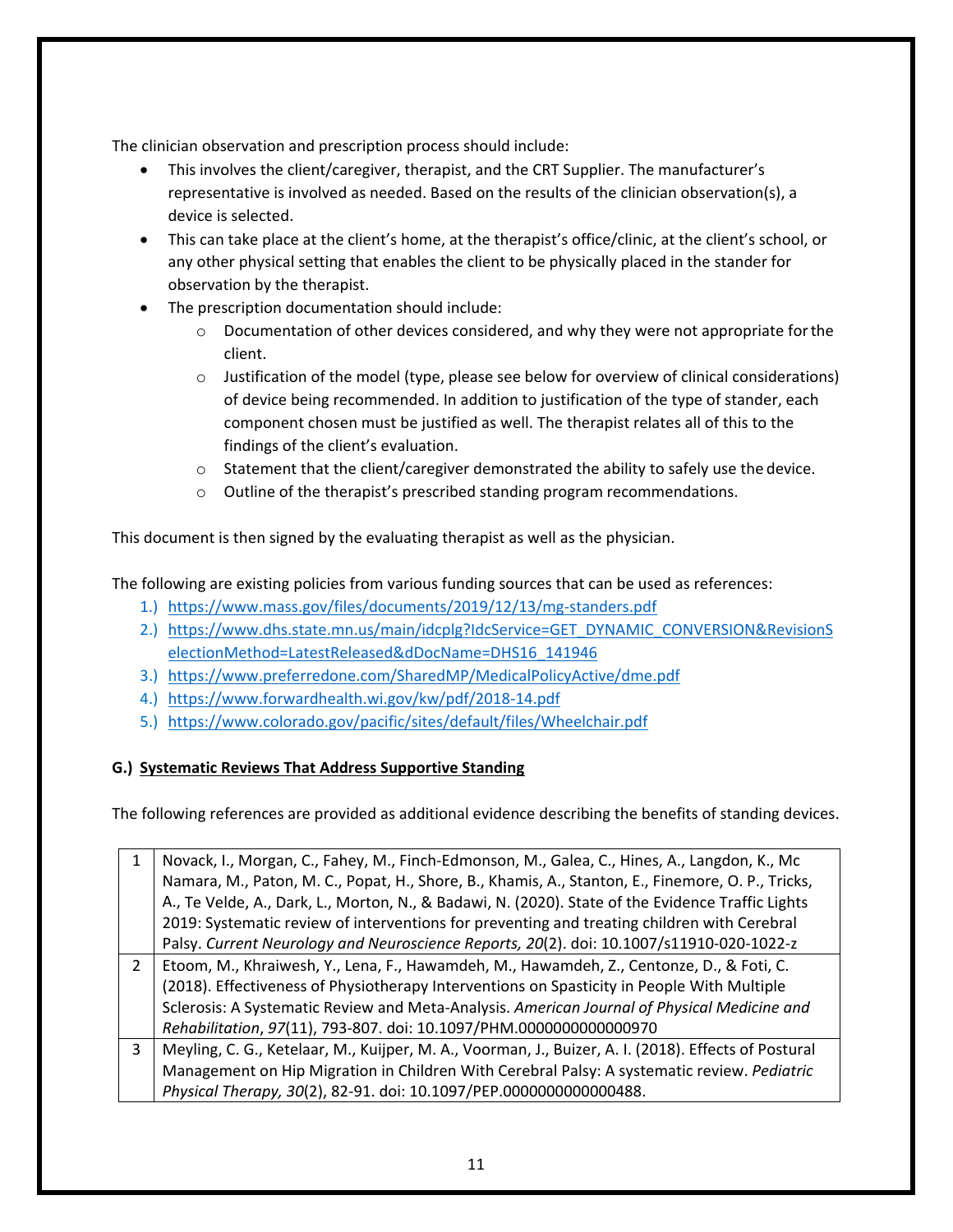| 4  | Miller, S. D., Juricic, M., Hesketh, K., Mclean, L., Magnuson, S., Gasior, S., Schaeffer, E.,<br>O'donnell, M., & Mulpuri, K. (2017). Prevention of hip displacement in children with cerebral<br>palsy: a systematic review. Developmental Medicine & Child Neurology, 59(11):1130-1138                                                                                                                                                                                                          |
|----|---------------------------------------------------------------------------------------------------------------------------------------------------------------------------------------------------------------------------------------------------------------------------------------------------------------------------------------------------------------------------------------------------------------------------------------------------------------------------------------------------|
| 5  | Novack, I., Morgan, C., Adde, L., Blackman, J., Boyd, R. N., Brunstrom-Hernandez, J., Cioni, G.,<br>Damiano, D., Darrah, J., Eliasson, A. C., de Vries, L. S., Einspieler, C., Fahey, M., Fehlings, D.,<br>Ferriero, D. M., Fetters, L., Fiori, S., Forssberg, H., Gordon, A. M.,  & Badawi, N. (2017). Early,<br>Accurate Diagnosis and<br>Early Intervention in Cerebral Palsy: Advances in diagnosis and treatment. JAMA Pediatrics,<br>171(9), 897-907. doi: 10.1001/jamapediatrics.2017.1689 |
| 6  | Pérez-de la Cruz, S. (2017). Childhood cerebral palsy and the use of positioning systems to<br>control body posture: Current practices. Neurologia, 32(9), 610-615.                                                                                                                                                                                                                                                                                                                               |
| 7  | Craig, J., Hilderman, C., Wilson, G., & Misovic, R. (2016). Effectiveness of Stretch Interventions<br>for Children With Neuromuscular Disabilities: Evidence-Based Recommendations. Pediatric<br>Physical Therapy, 28(3):262-75. doi: 10.1097/PEP.0000000000000269                                                                                                                                                                                                                                |
| 8  | Paleg, G., & Livingstone, R. (2015). Systematic review and clinical recommendations for dosage<br>of supported home-based standing programs for adults with stroke, spinal cord injury and other<br>neurological conditions. BMC Musculoskeletal Disorders, 16(358). doi: 10.1186/s12891-015-<br>0813                                                                                                                                                                                             |
| 9  | Montero, S. M., Gómez-Conesa, A. (2014). Technical devices in children with motor disabilities:<br>a review. Disability & Rehabilitation Assistive Technology, 9(1):3-11. doi:<br>10.3109/17483107.2013.785034.                                                                                                                                                                                                                                                                                   |
| 10 | Paleg, G. S., Smith, B. A., & Glickman, L. B. (2013). Systematic review and evidence-based clinical<br>recommendations for dosing of pediatric supported standing programs. Pediatric Physical<br>Therapy, 25(3):232-47.                                                                                                                                                                                                                                                                          |
| 11 | Fehlings, D., Switzer, L., Agarwal, P., Wong, C., Sochett, E., Stevenson, R., Sonnenberg, L., Smile,<br>S., Young, E., Huber, J., Milo-Manson, G., Kuwaik, G. A., & Gaebler, D. (2012). Informing<br>evidence-based clinical practice guidelines for children with cerebral palsy at risk of<br>osteoporosis: a systematic review. Developmental Medicine & Child Neurology, 54(2), 106-16.                                                                                                       |
| 12 | Newman, M., & Barker, K. (2012). The effect of supported standing in adults with upper motor<br>neuron disorders: a systematic review. Clinical Rehabilitation, 26(12), 1059-77.                                                                                                                                                                                                                                                                                                                  |
| 13 | Pin, T. W. (2007). Effectiveness of static weight-bearing exercises in children with cerebral palsy.<br>Pediatric Physical Therapy, 19(1), 62-73.                                                                                                                                                                                                                                                                                                                                                 |

## **H.) Document Development Team**

The Clinician Task Force (CTF) is comprised of more than 80 physical and occupational therapists across the United States who are recognized as leaders in the field of Complex Rehabilitation Technology (CRT). The organization advocates for best practice, evidence‐based methods in the service delivery of wheelchairs, seating and accessories, and access to appropriate wheeled mobility and seating for nonambulatory individuals to promote positive outcomes. The physical and occupational therapy professional codes of ethics guide an approach to wheeled mobility service delivery from dual bestpractice and client‐centered perspectives. The CTF informs and guides policy and education through research and expert clinical experience. For more information visit www.cliniciantaskforce.us.

The National Coalition for Assistive and Rehab Technology (NCART) is a national non‐profit organization of suppliers and manufacturers of Complex Rehab Technology products used by individuals with